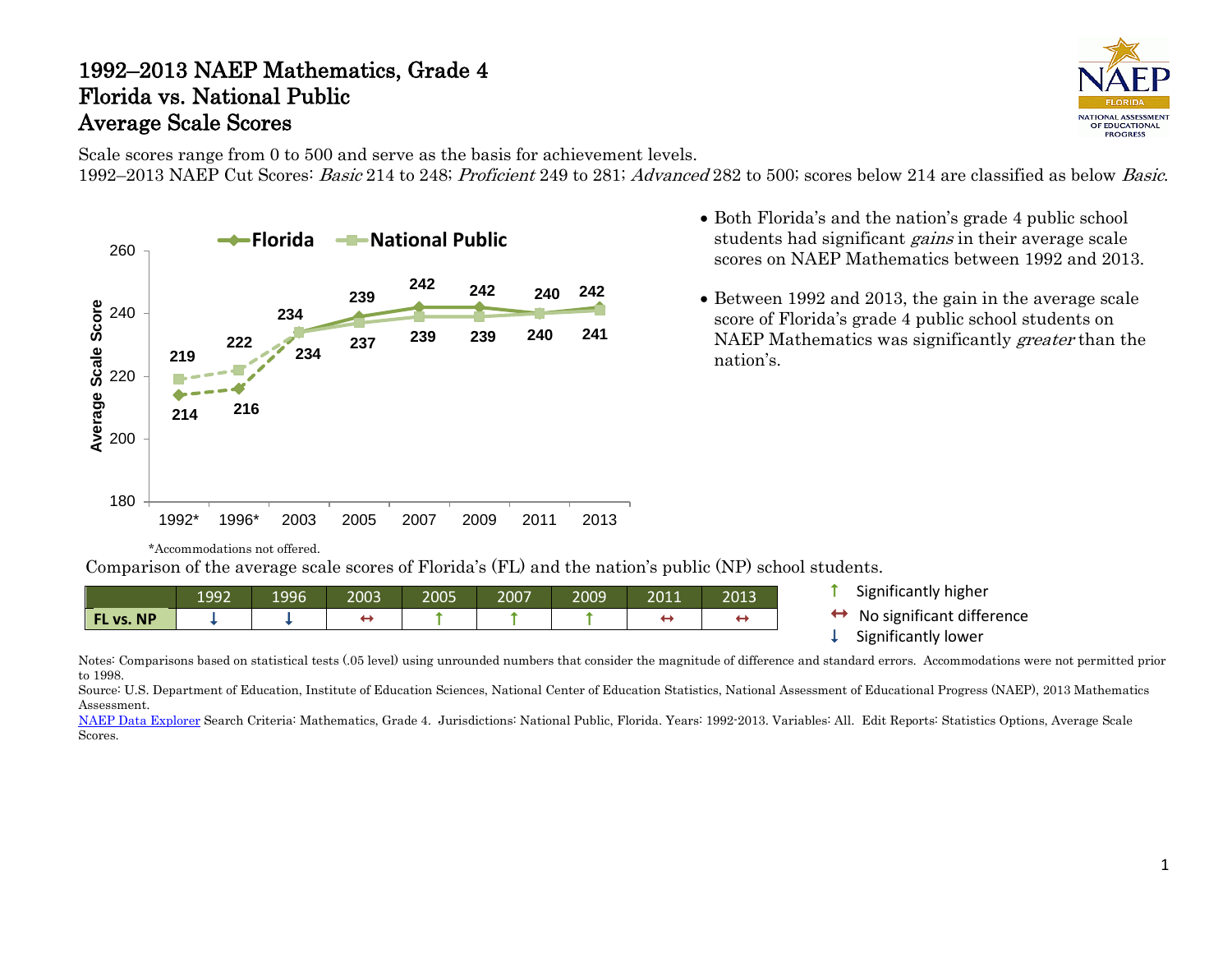# 1992–2013 NAEP Mathematics, Grade 4 Florida vs. National Public Achievement Levels, at or above Basic and at or above Proficient

**ATIONAL ASSESSMEN** OF EDUCATIONAL PROGRESS

Scale scores range from 0 to 500 and serve as the basis for achievement levels. 1992–2013 NAEP Cut Scores: *Basic* 214 to 248; *Proficient* 249 to 281; *Advanced* 282 to 500; scores below 214 are classified as below *Basic*.



\*Accommodations not offered.

Comparison of the percentages of Florida's (FL) and the nation's public (NP) school students performing at or above *Basic* and at or above *Proficient*.

1992 1996 2003 2005 2007 2009 2011 2013 **at or above** *Basic* ─ **FL vs. NP at or above Proficient** — **FL vs. NP**  $\begin{array}{|c|c|c|c|c|c|}\n\downarrow & \downarrow & \leftrightarrow & \leftrightarrow & \leftrightarrow & \leftrightarrow & \leftrightarrow & \leftrightarrow & \leftrightarrow \end{array}$ T

- There was a significant *gain* in the percentage of both Florida's and the nation's grade 4 public school students performing at or above Basic and at or above Proficient on NAEP Mathematics between 1992 and 2013.
- Between 1992 and 2013, the gain in the percentage of Florida's grade 4 public school students performing at or above Basic on NAEP Mathematics was significantly greater than the nation's.
- Between 2011 and 2013, the percentage of Florida's grade 4 public school students performing at or above Basic improved from being not significantly different from the nation's to being significantly higher than the nation's.
- Between 1992 and 2013, the gains in the percentage of Florida's and the nation's grade 4 public school students performing at or above Proficient on NAEP Mathematics were not significantly different.
	- Significantly higher
	- No significant difference Significantly lower
	-

Notes: Comparisons based on statistical tests (.05 level) using unrounded numbers that consider the magnitude of difference and standard errors. Accommodations were not permitted prior to 1998.

at or above Basic Partial mastery of prerequisite knowledge and skills needed for proficient work; at or above Proficient: Mastery of complex material; higher than grade level performance. Source: U.S. Department of Education, Institute of Education Sciences, National Center of Education Statistics, National Assessment of Educational Progress (NAEP), 2013 Mathematics Assessment.

[NAEP Data Explorer](http://nces.ed.gov/nationsreportcard/naepdata/) Search Criteria: Mathematics, Grade 4. Jurisdictions: National Public, Florida. Years: 1992-2013. Variables: All. Edit Reports: Statistics Options, Achievement Levels, Cumulative.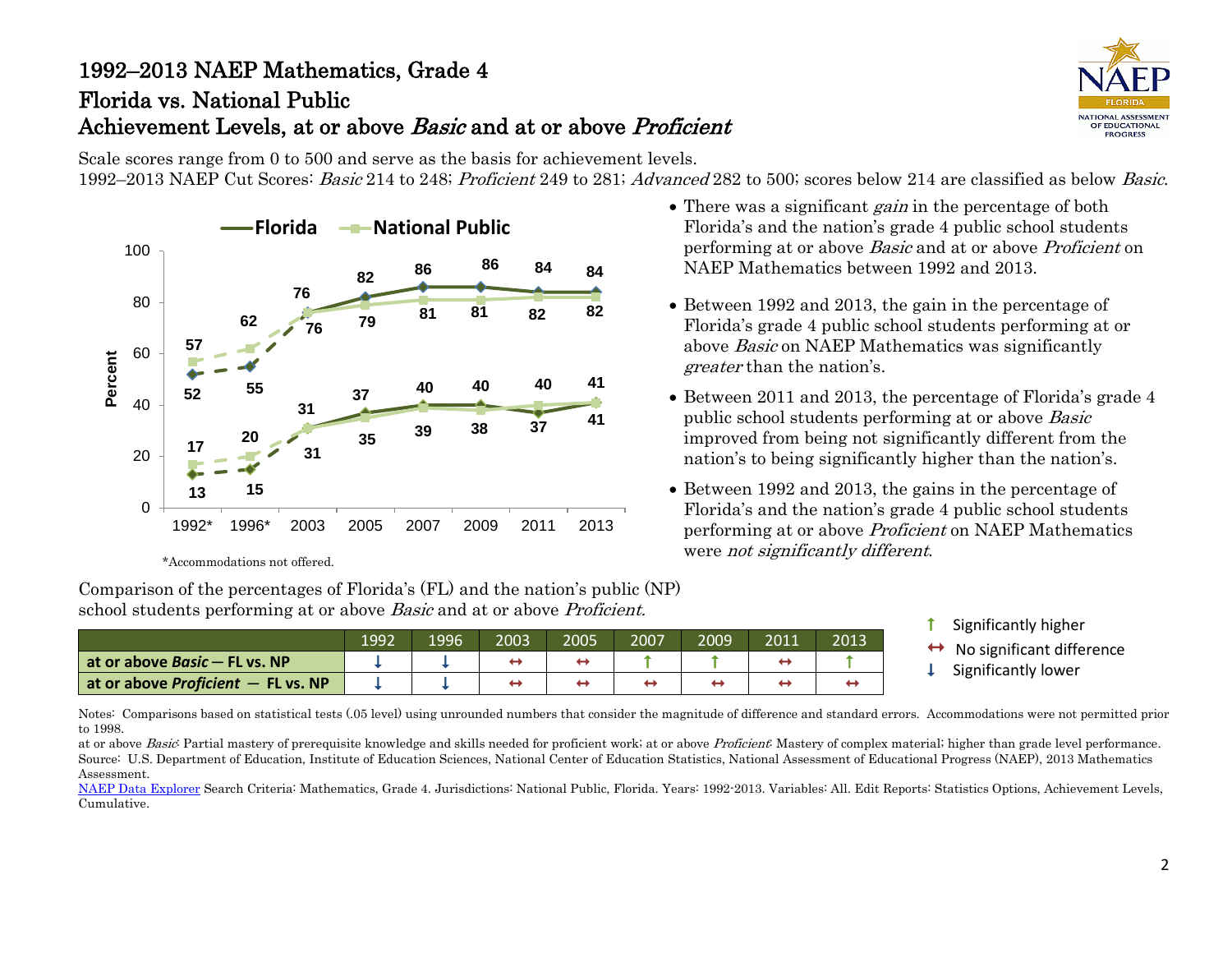#### 1992–2013 NAEP Mathematics, Grade 4 Florida vs. National Public Average Scale Scores, Race/Ethnicity



Scale scores range from 0 to 500 and serve as the basis for achievement levels. 1992–2013 NAEP Cut Scores: Basic 214 to 248; Proficient 249 to 281; Advanced 282 to 500; scores below 214 are classified as below Basic.



- Both Florida's and the nation's White, Hispanic, and African-American grade 4 public school students had significant *gains* in their average scale scores on NAEP Mathematics between 1992 and 2013.
- Between 1992 and 2013, the gain in the average scale score of Florida's grade 4 African-American public school students on NAEP Mathematics was significantly *greater* than the nation's.
- Between 2011 and 2013, the NAEP Mathematics average scale scores of Florida's grade 4 African-American students improved from being not significantly different from the nation's to being significantly higher than the nation's.

\*Accommodations not offered.

Comparison of the average scale scores of Florida's (FL) and the nation's public (NP) school White, Hispanic, and African-American students.

|                              | 1992 | 1996 | 2003 | 2005 | 2007 | 2009 | 2011 | 2013 | Significantly higher           |
|------------------------------|------|------|------|------|------|------|------|------|--------------------------------|
| White - FL vs. NP            |      |      |      |      |      |      |      | ↤    | No significant difference<br>← |
| Hispanic – FL vs. NP         |      |      |      |      |      |      |      |      | Significantly lower            |
| African-American - FL vs. NP |      |      |      |      |      |      |      |      |                                |

Notes: Comparisons based on statistical tests (.05 level) using unrounded numbers that consider the magnitude of difference and standard errors. Accommodations were not permitted prior to 1998.

Source: U.S. Department of Education, Institute of Education Sciences, National Center of Education Statistics, National Assessment of Educational Progress (NAEP), 2013 Mathematics Assessment.

[NAEP Data Explorer](http://nces.ed.gov/nationsreportcard/naepdata/) Search Criteria: Mathematics, Grade 4. Jurisdictions: National Public, Florida. Years: 1992-2013. Variables: Race/Ethnicity used to report trends, school-reported. Edit Reports: Statistics Options, Average Scale Scores.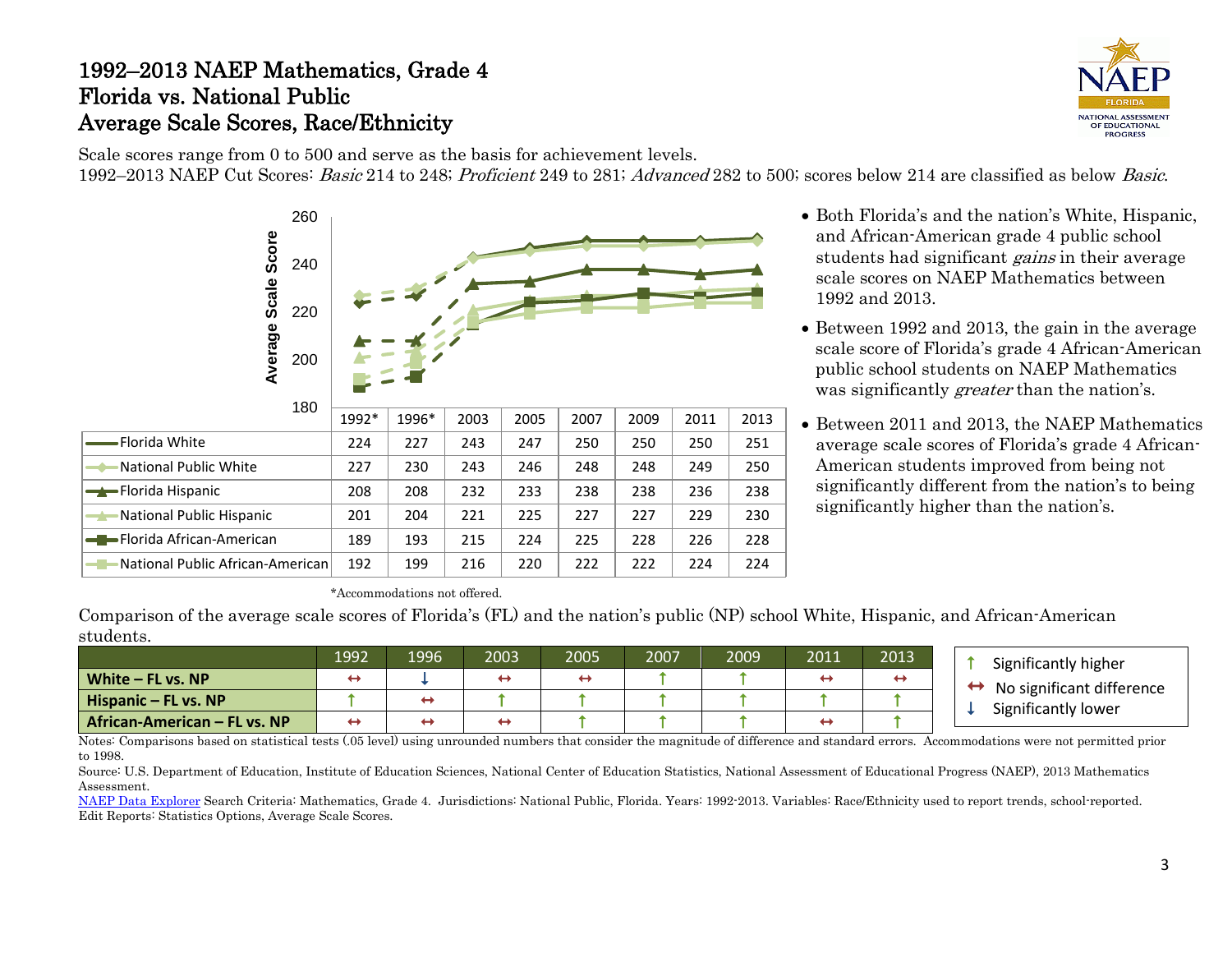# 1992–2013 NAEP Mathematics, Grade 4 Florida vs. National Public Achievement Level, at or above Proficient, Race/Ethnicity



Scale scores range from 0 to 500 and serve as the basis for achievement levels. 2003–2013 NAEP Cut Scores: Basic 214 to 248; Proficient 249 to 281; Advanced 282 to 500; scores below 214 are classified as below Basic.



\*Accommodations not offered.

- There was a significant *gain* in the percentage of both Florida's and the nation's grade 4 public school White, Hispanic, and African-American students performing at or above Proficient on NAEP Mathematics between 1992 and 2013.
- Between 1992 and 2013, the gain in the percentage of Florida's grade 4 Hispanic public school students performing at or above Basic on NAEP Mathematics was significantly greater than the nation's.
- In 2011 and 2013, Florida's grade 4 Hispanic public school students performing at or above Proficient on NAEP Mathematics was the only variable group to score significantly higher than its national counterparts.

Comparison of the percentages of Florida (FL) and nation's public (NP) school White, Hispanic, and African-American students performing at or above Proficient.

|                              | 1992 | 1996 | 2003 | 2005 | 2007 | 2009 | 2011 | 2013' |  |
|------------------------------|------|------|------|------|------|------|------|-------|--|
| White $-$ FL vs. NP          |      |      |      |      |      |      |      |       |  |
| Hispanic - FL vs. NP         |      |      |      |      |      |      |      |       |  |
| African-American – FL vs. NP |      |      |      |      |      |      |      |       |  |

- $\uparrow$  Significantly higher
- No significant difference Significantly lower
- 

Notes: Comparisons based on statistical tests (.05 level) using unrounded numbers that consider the magnitude of difference and standard errors. Accommodations were not permitted prior to 1998. At or above *Proficient*: Mastery of complex material; higher than grade level performance.

Source: U.S. Department of Education, Institute of Education Sciences, National Center of Education Statistics, National Assessment of Educational Progress (NAEP), 2013 Mathematics. [NAEP Data Explorer](http://nces.ed.gov/nationsreportcard/naepdata/) Search Criteria: Mathematics, Grade 4. Jurisdictions: National Public, Florida. Years: 1992-2013. Variables: Race/Ethnicity used to report trends, school-reported. Edit Reports: Statistics Options, Achievement Levels, Cumulative.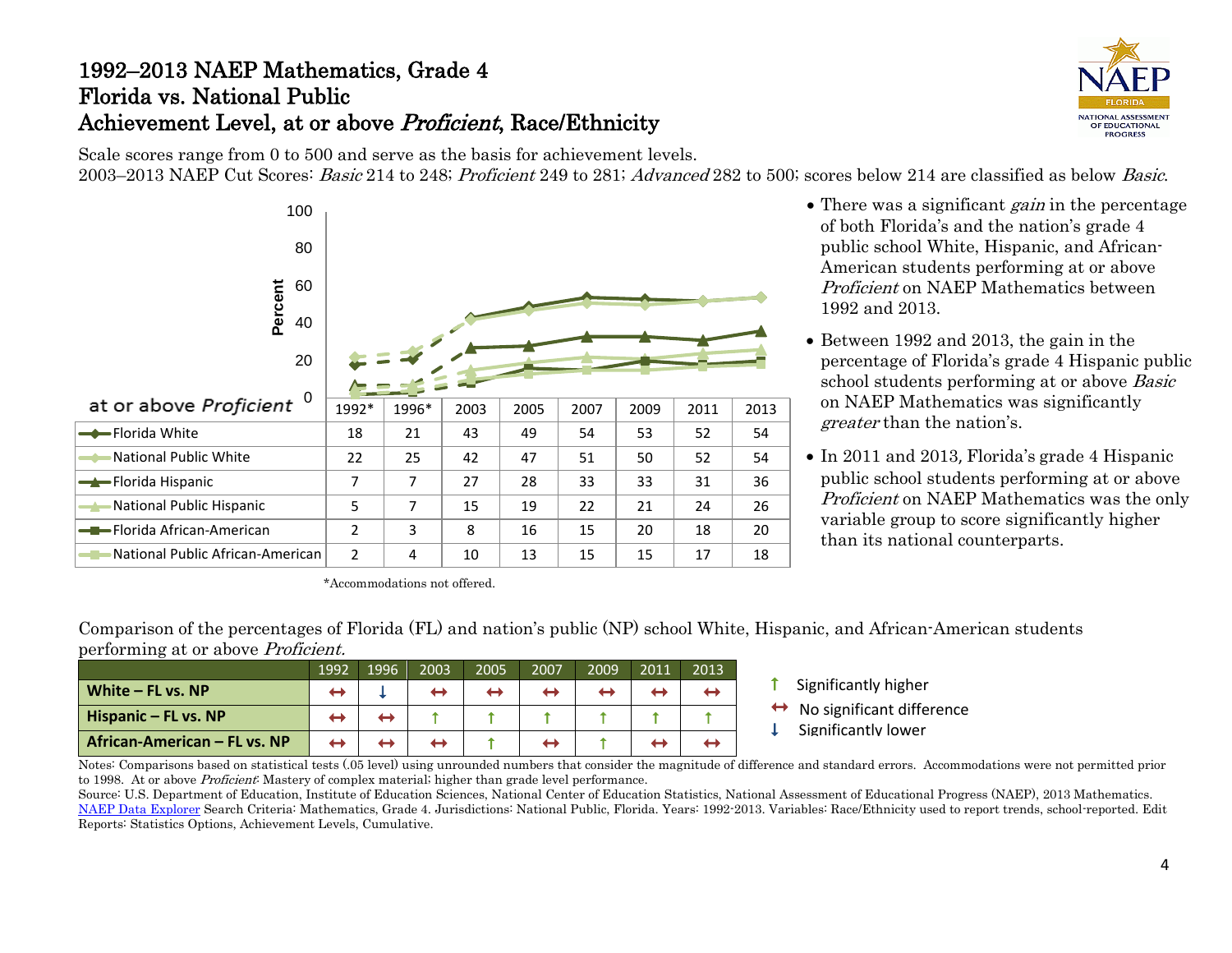# 2003–2013 NAEP Mathematics, Grade 4 Florida vs. National Public Average Scale Scores, Eligibility for National School Lunch Program (NSLP)



Scale scores range from 0 to 500 and serve as the basis for achievement levels. 2003–2013 NAEP Cut Scores: Basic 214 to 248; Proficient 249 to 281; Advanced 282 to 500; scores below 214 are classified as below Basic.



- **Florida NSLP -** National Public NSLP Both Florida's and the nation's grade 4 public school Public NSLP students eligible for the National School Lunch students eligible for the National School Lunch Program (NSLP) made significant *gains* in their average scale scores on NAEP Mathematics between 2003 and 2013.
	- Between 2003 and 2013, there was no significant difference in the gains in the average scale scores of Florida's and the nation's grade 4 public school students eligible for the National School Lunch Program (NSLP) on NAEP Mathematics.

Comparison of the average scale scores of Florida's (FL) and the nation's public (NP) school students eligible for the National School Lunch Program (NSLP).

|                             | 2003 | 2005 | 2007 | 2009 | 2011 | 2013 |
|-----------------------------|------|------|------|------|------|------|
| NSLP Eligible $-$ FL vs. NP |      |      |      |      |      |      |

- **1** Significantly higher
- $\leftrightarrow$  No significant difference<br>  $\downarrow$  Significantly lower
- 

Notes: Comparisons based on statistical tests (.05 level) using unrounded numbers that consider the magnitude of difference and standard errors.

Source: U.S. Department of Education, Institute of Education Sciences, National Center of Education Statistics, National Assessment of Educational Progress (NAEP), 2013 Mathematics Assessment.

[NAEP Data Explorer](http://nces.ed.gov/nationsreportcard/naepdata/) Search Criteria: Mathematics, Grade 4. Jurisdictions: National Public, Florida. Years: 2003-2013. Variables: National School Lunch Program eligibility, 3 categories. Edit Reports: Statistics Options, Average Scale Scores.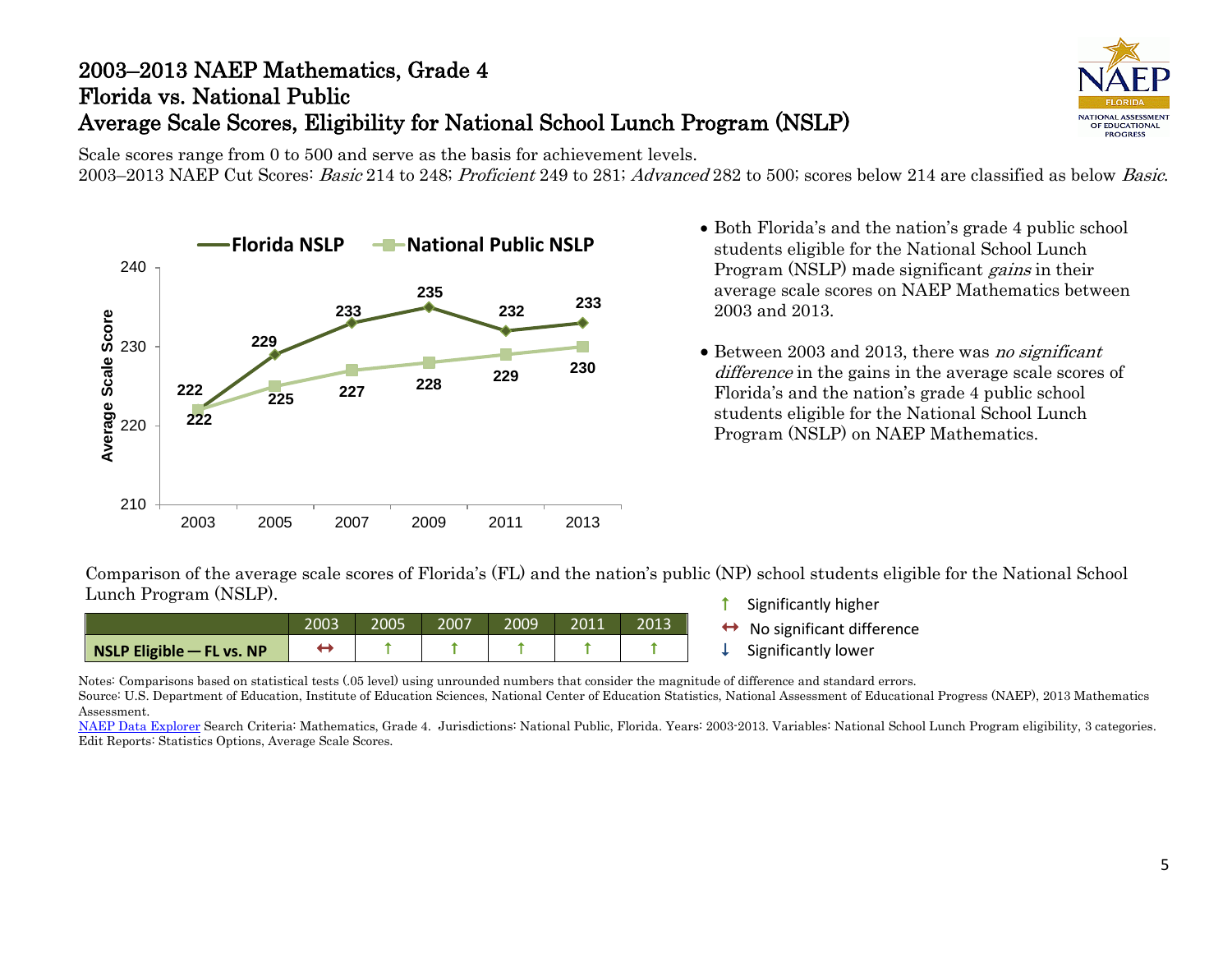## 2003–2013 NAEP Mathematics, Grade 4 Florida vs. National Public Achievement Levels, at or above *Basic* and at or above *Proficient* Eligibility for National School Lunch Program (NSLP)

Scale scores range from 0 to 500 and serve as the basis for achievement levels.

2003–2013 NAEP Cut Scores: Basic 214 to 248; Proficient 249 to 281; Advanced 282 to 500; scores below 214 are classified as below Basic.



- There was a significant *gain* in the percentage of both Florida's and the nation's grade 4 public school students eligible for the National School Lunch Program (NSLP) performing at or above Basic and at or above Proficient on NAEP Mathematics between 2003 and 2013.
- There was *no significant difference* between the change in the percentages of Florida's and the nation's grade 4 public school students eligible for the National School Lunch Program (NSLP) performing at or above Basic and at or above Proficient on NAEP Mathematics between 2003 and 2013.

Comparison of the percentages of Florida's (FL) and the nation's public (NP) school students eligible for the National School Lunch Program (NSLP) performing at or above *Basic* and at or above *Proficient*.

|                                                    | 2003 | 2005 | 2007 | 2009 | 2011 | <b>2013.</b> |
|----------------------------------------------------|------|------|------|------|------|--------------|
| NSLP Eligible at or above Basic $-$ FL vs. NP      |      |      |      |      |      |              |
| NSLP Eligible at or above Proficient $-$ FL vs. NP | ↔    |      |      |      |      |              |

- Significantly higher
- $\leftrightarrow$  No significant difference<br>  $\downarrow$  Significantly lower
	-

Notes: Comparisons based on statistical tests (.05 level) using unrounded numbers that consider the magnitude of difference and standard errors.

at or above *Basic*: Partial mastery of prerequisite knowledge and skills needed for proficient work; at or above *Proficient*: Mastery of complex material; higher than grade level performance. Source: U.S. Department of Education, Institute of Education Sciences, National Center of Education Statistics, National Assessment of Educational Progress (NAEP), 2013 Mathematics Assessment.

[NAEP Data Explorer](http://nces.ed.gov/nationsreportcard/naepdata/) Search Criteria: Mathematics, Grade 4. Jurisdictions: National Public, Florida. Years: 2003-2013. Variables: National School Lunch Program eligibility, 3 categories. Edit Reports: Statistics Options, Achievement Levels, Cumulative.

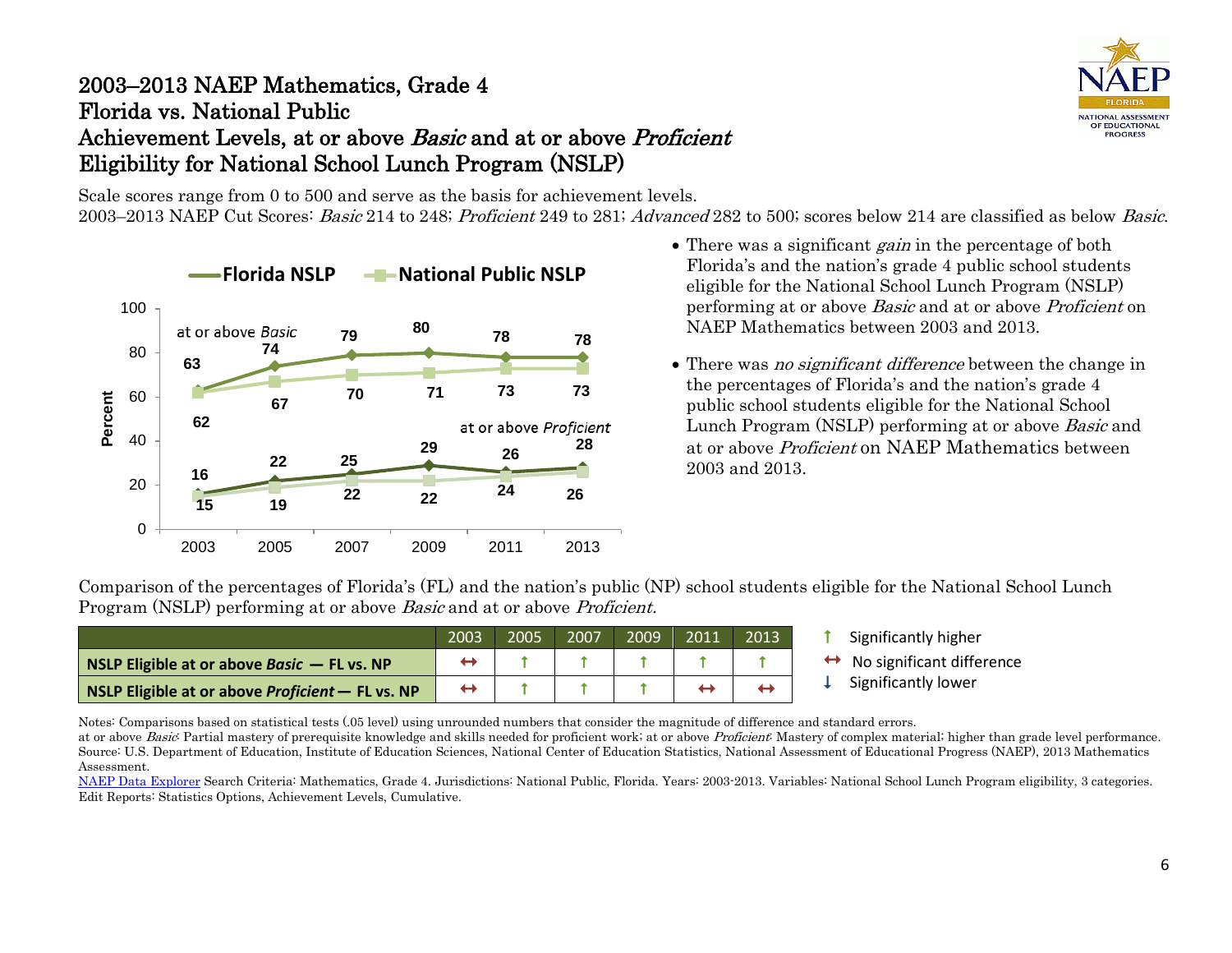## 2003–2013 NAEP Mathematics, Grade 4 Florida vs. National Public Average Scale Scores, Students with Disabilities (SD)



Scale scores range from 0 to 500 and serve as the basis for achievement levels. 2003–2013 NAEP Cut Scores: Basic 214 to 248; Proficient 249 to 281; Advanced 282 to 500; scores below 214 are classified as below Basic.



- **Florida SD - National Public SD** Both Florida's and the nation's grade 4 public school students with disabilities (SD) had significant *gains* in their average scale scores on NAEP Mathematics between 2003 and 2013.
	- Between 2003 and 2013, the gain in the average scale scores of Florida's grade 4 public school students with disabilities (SD) on NAEP Mathematics was significantly *greater* than the nation's.

Comparison of the average scale score of Florida's (FL) and the nation's public (NP) school students with disabilities (SD).

|                    | 2003 | 2005 | 2007 | 2009 | 2011 | 2013 |
|--------------------|------|------|------|------|------|------|
| $SD - FL$ vs. $NP$ |      |      |      |      |      |      |

- **f** Significantly higher
- $\leftrightarrow$  No significant difference<br>  $\downarrow$  Significantly lower
- 

Note: Comparisons based on statistical tests (.05 level) using unrounded numbers that consider the magnitude of difference and standard errors.

Source: U.S. Department of Education, Institute of Education Sciences, National Center of Education Statistics, National Assessment of Educational Progress (NAEP), 2013 Mathematics Assessment.

[NAEP Data Explorer](http://nces.ed.gov/nationsreportcard/naepdata/) Search Criteria: Mathematics, Grade 4. Jurisdictions: National Public, Florida. Years: 2003-2013. Variables: Disability status of student, including those with 504 plan. Edit Reports: Statistics Options, Average Scale Scores.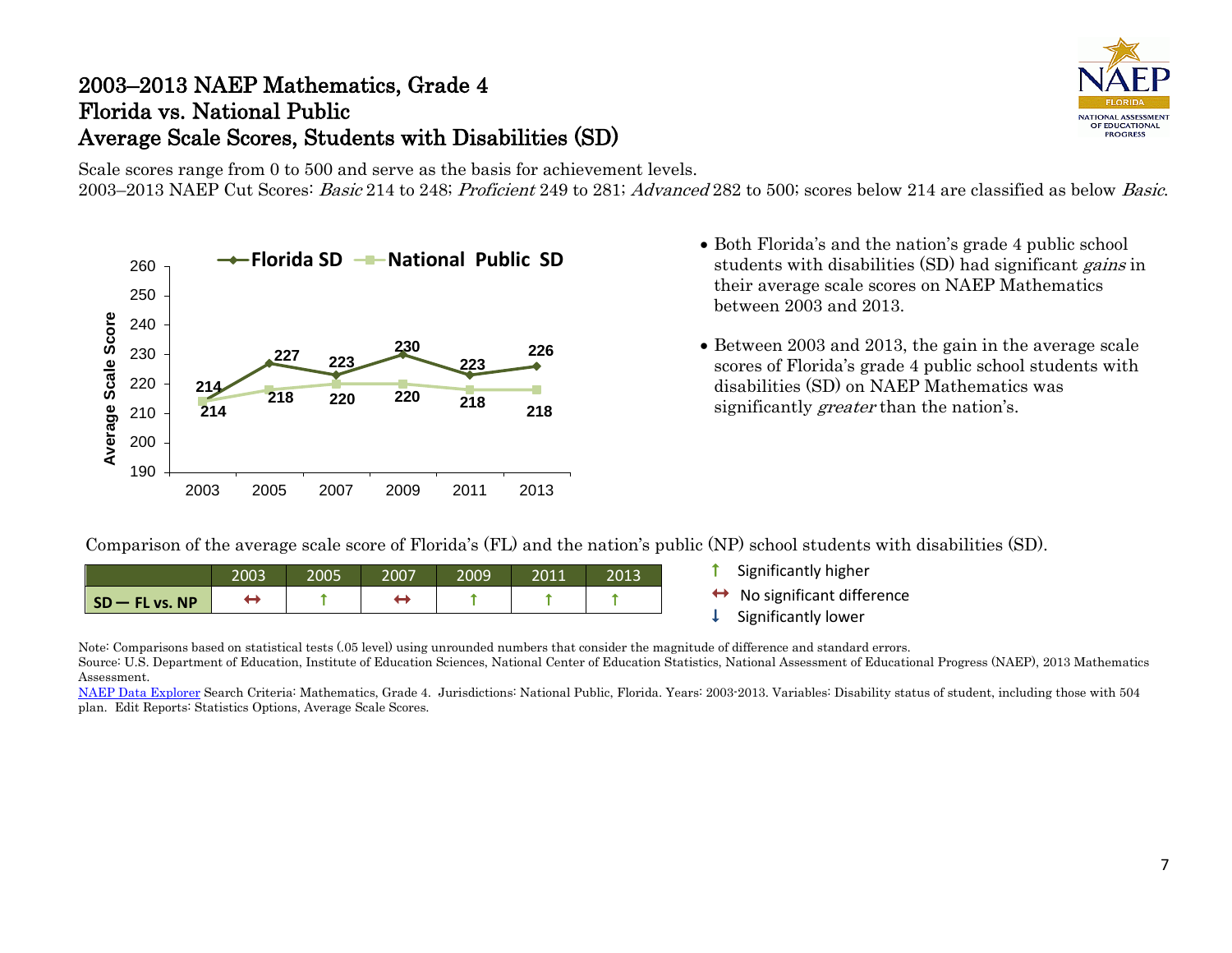# 2003–2013 NAEP Mathematics, Grade 4 Florida vs. National Public Achievement Levels, at or above *Basic* and at or above *Proficient* Students with Disabilities (SD)

Scale scores range from 0 to 500 and serve as the basis for achievement levels.

2003–2013 NAEP Cut Scores: Basic 214 to 248; Proficient 249 to 281; Advanced 282 to 500; scores below 214 are classified as below Basic.



- There were significant *gains* in the percentages of both Florida's and the nation's grade 4 public school students with disabilities (SD) performing at or above *Basic* and the nation's SD performing at or above Proficient on NAEP Mathematics between 2003 and 2013.
- Between 2003 and 2013, the change in the percentage of Florida's grade 4 public school students with disabilities (SD) performing at or above Basic on NAEP Mathematics was significantly *greater* than the nation's.
- Between 2003 and 2013, the change in the percentage of Florida's grade 4 public school students with disabilities (SD) performing at or above Proficient on NAEP Mathematics was *not significantly different* than the nation's.

Comparison of the percentages of Florida's (FL) and the nation's public (NP) school students with disabilities (SD) performing at or above Basic and at or above *Proficient*.

|                                         | 2003 | 2005 | 2007 | 2009 | 2011 | 2013. |
|-----------------------------------------|------|------|------|------|------|-------|
| SD at or above <i>Basic</i> - FL vs. NP |      |      |      |      |      |       |
| SD at or above Proficient - FL vs. NP   |      |      |      |      |      |       |

- Significantly higher
- $\leftrightarrow$  No significant difference<br>  $\downarrow$  Significantly lower
- 

Notes: Comparisons based on statistical tests (.05 level) using unrounded numbers that consider the magnitude of difference and standard errors.

at or above Basic Partial mastery of prerequisite knowledge and skills needed for proficient work; at or above Proficient: Mastery of complex material; higher than grade level performance. Source: U.S. Department of Education, Institute of Education Sciences, National Center of Education Statistics, National Assessment of Educational Progress (NAEP), 2013 Mathematics Assessment.

[NAEP Data Explorer](http://nces.ed.gov/nationsreportcard/naepdata/) Search Criteria: Mathematics, Grade 4. Jurisdictions: National Public, Florida. Years: 2003-2013. Variables: Disability status of student, including those with 504 plan. Edit Reports: Statistics Options, Achievement Levels, Cumulative.

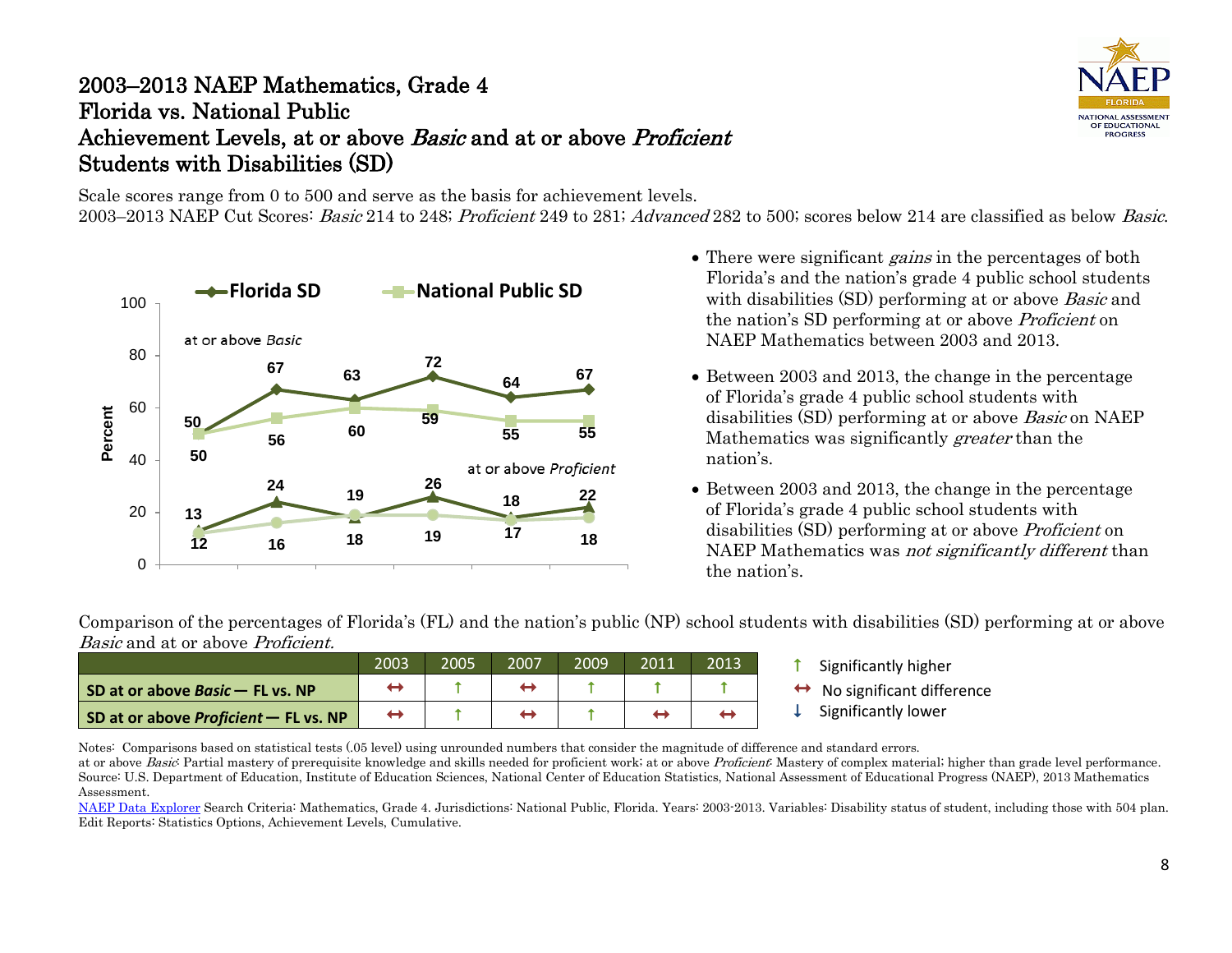## 2003–2013 NAEP Mathematics, Grade 4 Florida vs. National Public Average Scale Scores, English Language Learners (ELLs)



Scale scores range from 0 to 500 and serve as the basis for achievement levels. 2003–2013 NAEP Cut Scores: Basic 214 to 248; Proficient 249 to 281; Advanced 282 to 500; scores below 214 are classified as below Basic.



- The nation's grade 4 public school English language learners (ELLs) had a significant *gain* in their average scale score on NAEP Mathematics between 2003 and 2013. Florida's ELL change was not significant.
- Between 2003 and 2013, the decrease in the average scale score of Florida's grade 4 public school English language learners (ELLs) on NAEP Mathematics was significantly different from the nation's increase for the same student group.

Comparison of the average scale scores of Florida's (FL) and the nation's public (NP) school English language learners (ELLs).

|                   | 2003 | 2005 | 2007 | 2009 | 2011 | 2013 |
|-------------------|------|------|------|------|------|------|
| $ELL - FL vs. NP$ |      |      |      |      | ←    |      |

- **t** Significantly higher
- $\leftrightarrow$  No significant difference<br>  $\downarrow$  Significantly lower
- 

Note: Comparisons based on statistical tests (.05 level) using unrounded numbers that consider the magnitude of difference and standard errors.

Source: U.S. Department of Education, Institute of Education Sciences, National Center of Education Statistics, National Assessment of Educational Progress (NAEP), 2013 Mathematics Assessment.

[NAEP Data Explorer](http://nces.ed.gov/nationsreportcard/naepdata/) Search Criteria: Mathematics, Grade 4. Jurisdictions: National Public, Florida. Years: 2003-2013. Variables: Status as English Language Learner, 2 categories. Edit Reports: Statistics Options, Average Scale Scores.